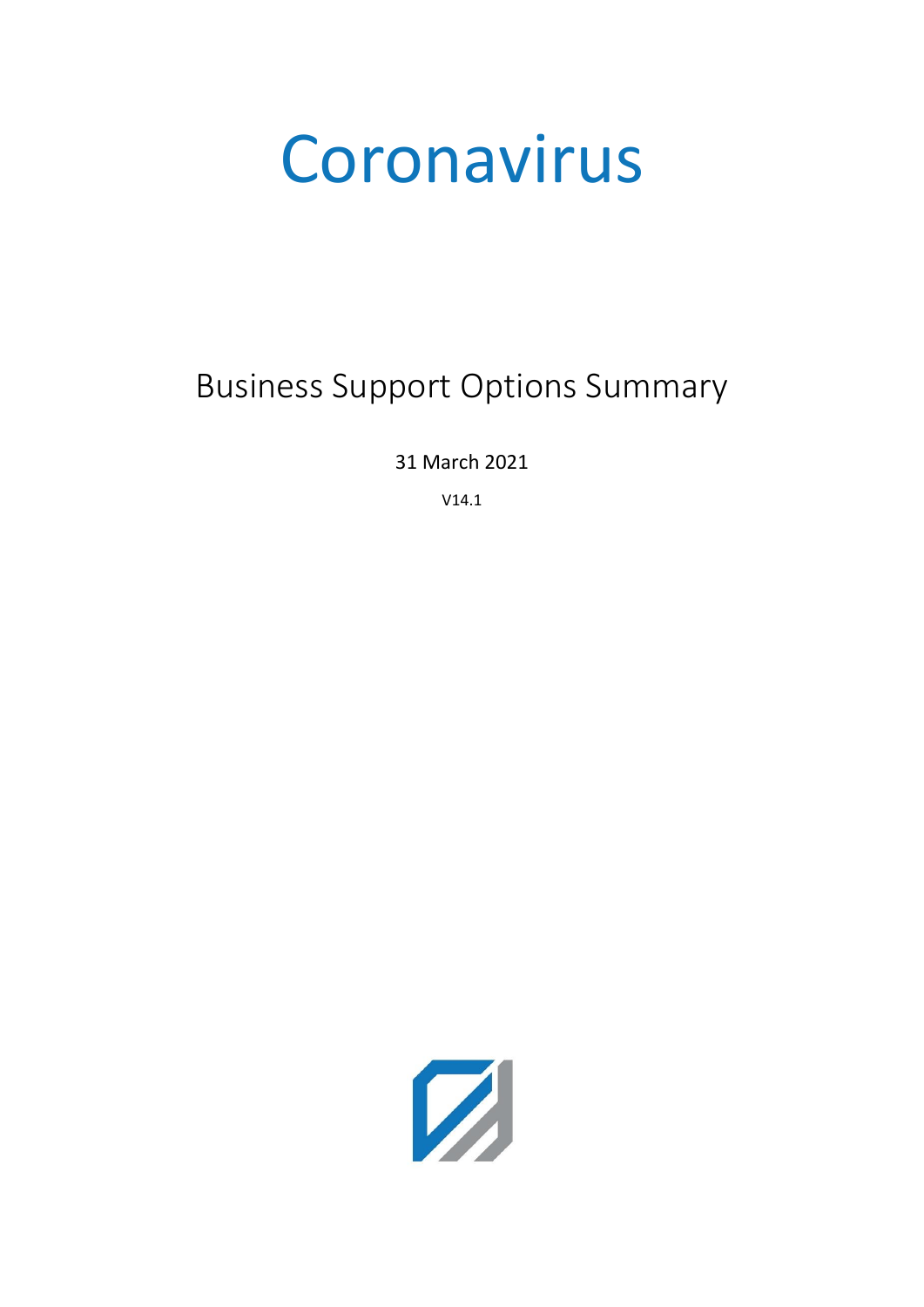

# **Introduction**

As we continue to see the economic impacts of the pandemic, these notes have adjusted to focus on the support that remains available to your business and the measures that are now in place to stimulate demand and economic activity.

As a result, this document is much shorter than previous versions, and focused on those measures that are applicable from now onwards. Previous versions of this document that include additional advice and detail can be obtained by contacting me a[t ian.corner@cornerfinance.co.uk](mailto:ian.corner@cornerfinance.co.uk)

This version includes the major update for changes announced in the Budget of 3 March 2021.

Any comments, questions, suggestions, amendments are always welcome [\(ian.corner@cornerfinance.co.uk\)](mailto:ian.corner@cornerfinance.co.uk) as this remains an exercise in sharing best practice.

# **Government Announced Business Support**

#### **Index:**

#### **Loan/Funding Schemes**

- 1: [Bounce Back Loan Scheme](#page-2-0) *– now closed*
- 2: [Coronavirus Business Interruption Loan Scheme \(CBILs\)](#page-2-1) *– now closed*
- 3: [Coronavirus Large Business Interruption Loan Scheme \(CLBILs\)](#page-2-2) *– now closed*
- 4: [Coronavirus Future Fund](#page-2-3) **–** *now closed*
- 5: [Recovery Loans Scheme](#page-2-4)
- 6: [Local Restrictions Support Grant](#page-2-5)
- 7: [Local Restrictions Support Grant Addendum](#page-2-6)
- 8: [Restart Grants](#page-3-0)

#### **Employment/Payroll Costs**

- 9: [Coronavirus Job Retention Schem](#page-3-1)e (The "furlough scheme")
- 10[: Coronavirus Job Retention Scheme Bonus](#page-5-0) *now withdrawn*
- 11[: Coronavirus Job Support Scheme \(now deferred\)](#page-5-1)
- 12[: Coronavirus Statutory Sick Pay Rebate Scheme](#page-5-2)
- 13[: Kickstart Scheme](#page-5-3)

#### **Tax/Rates**

- 14[: Support for tax payments](#page-6-0)
- 15[: VAT cut for hospitality sector](#page-6-1)
- 16[: Business rates holiday](#page-6-2)

#### **Other**

17[: Self-Employment Income Support Scheme \(SEISS\)](#page-7-0)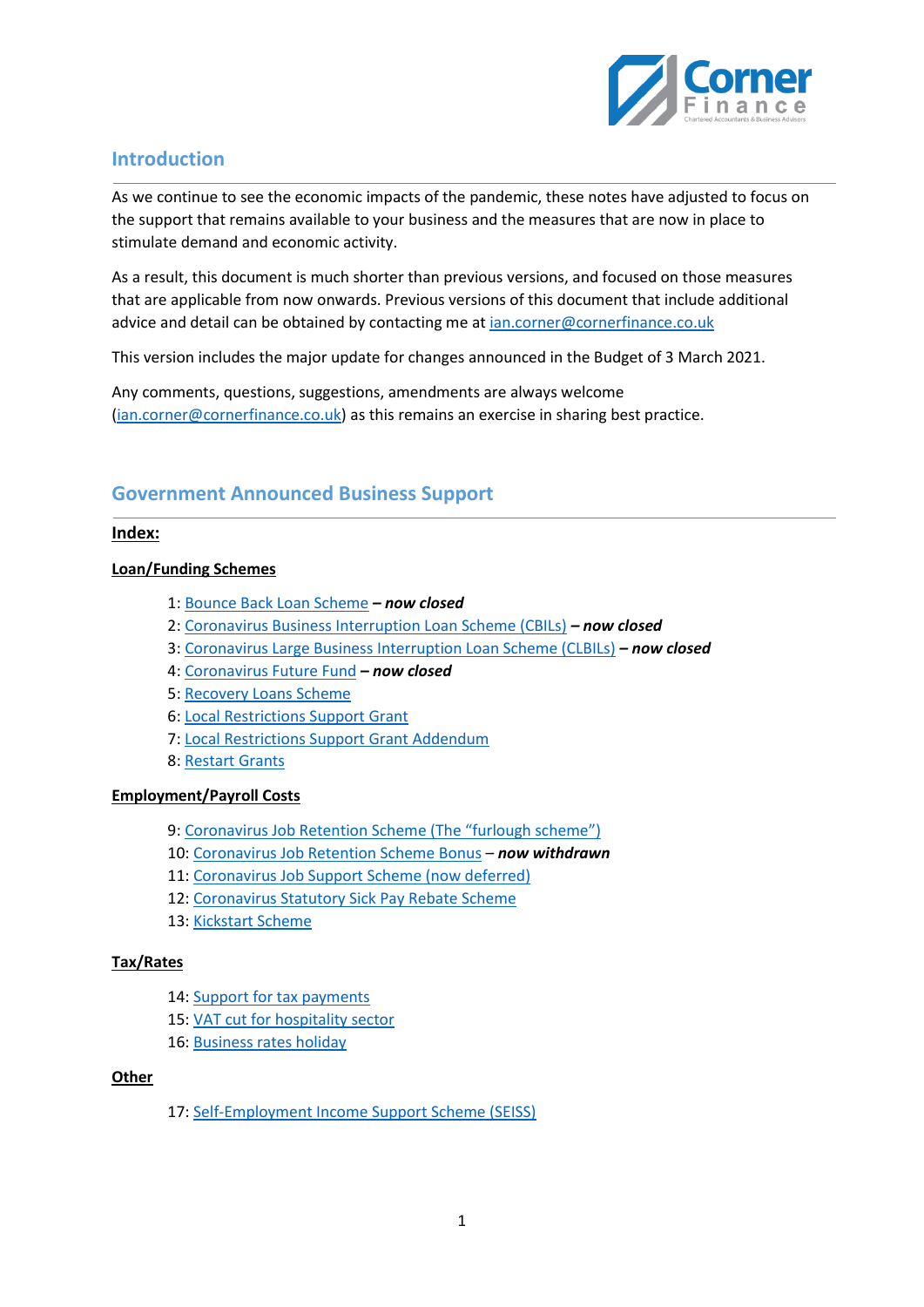

# <span id="page-2-0"></span>**1. Bounce Back Loan Scheme (BBLS) – now closed**

- <span id="page-2-2"></span><span id="page-2-1"></span>**2. Coronavirus Business Interruption Loan Scheme (CBILS) – now closed**
- **3. Coronavirus Large Business Interruption Loan Scheme (CLBILS) – now closed**

## <span id="page-2-3"></span>**4. Coronavirus Future Fund (CFF) – now closed**

## <span id="page-2-4"></span>**5. Recovery Loans Scheme – until 31st December 2021**

This scheme will launch from 6 April 2021 and will replace the Bounce Back Loan Scheme and the Coronavirus Business Interruption Loan Scheme.

- Loans will be available from £25,000 to £10m until 31<sup>st</sup> December 2021
- Loans will be available for periods of up to 6 years
- There will be no turnover limit for businesses wanting to access the scheme
- The government will continue to provide an 80% guarantee to the lender
- Unlike the previous loan schemes, businesses will need to meet the cost of interest and any arrangement fees from the outset
- There continue to be no personal guarantees taken for amounts up to £250,000, and a borrower's principal private residence cannot be taken as security
- This scheme will be much more commercial in nature than the previous schemes, with the approach likely to vary between lenders

## <span id="page-2-5"></span>**6. Local Restrictions Support Grant (LRSG)**

Businesses that have either had to close or have remained open but been severely impacted due to local Tier 2, 3 or 4 restrictions may be eligible for this grant:

- Applies to businesses that occupy a property on which they pay business rates
- For properties with a rateable value of £15,000 or under, the grant is £667 for each 14 day period (closed businesses) or £467 for each 14 day period (open businesses)
- For properties with a rateable value of between £15,000 and £51,000, the grant is £1,000 for each 14 day period (closed businesses) or £700 for each 14 day period (open businesses)
- For properties with a rateable value of £51,000 or over, the grant is £1,500 for each 14 day period (closed businesses) or £1,050 for each 14 day period (open businesses)
- <span id="page-2-6"></span>• This scheme is administered through local councils who will use their discretion over funding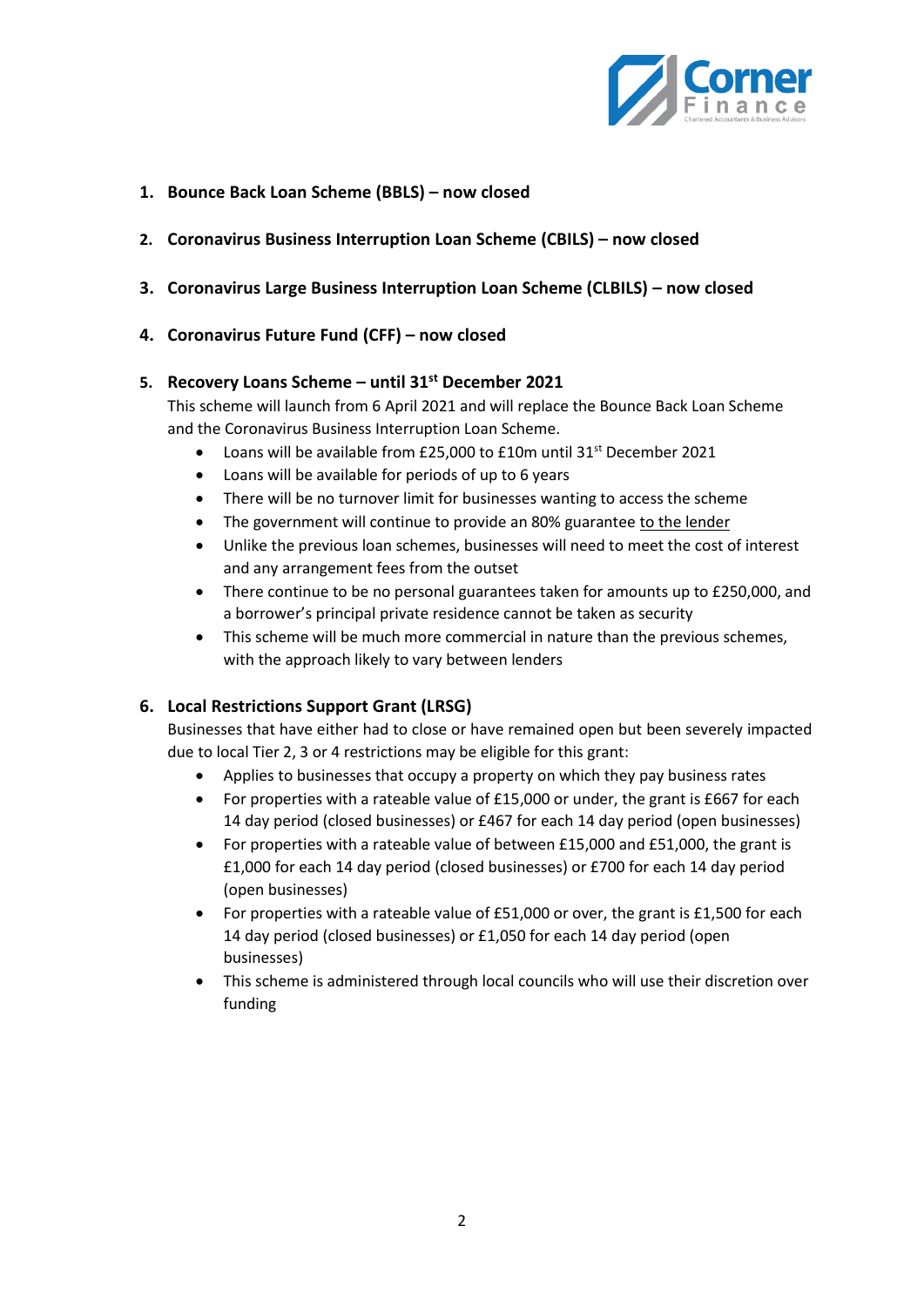

# **7. Local Restrictions Support Grant Addendum (LRSG Addendum)**

Businesses that have been required to close as a result of the national restrictions imposed on 5 January 2021 may be eligible for this one-off grant:

- **This one-off grant is in addition to any payments made under the Local Restrictions Support Grant above**
- This payment is targeted at those businesses in the retail, hospitality and leisure sectors that have been required to close.
- As with the Local Restrictions Support Grant above, eligible businesses are those that occupy a property on which they pay business rates
- For properties with a rateable value of £15,000 or under, the grant is a £4,000 oneoff payment
- For properties with a rateable value of between £15,000 and £51,000, the grant is a £6,000 one-off payment
- For properties with a rateable value of £51,000 or over, the grant is a £9,000 one-off payment
- This scheme is administered through local councils who will use their discretion over funding – I would urge you to contact your local authority as soon as possible to check your eligibility[. Find your local council -](https://www.gov.uk/find-local-council) GOV.UK (www.gov.uk)

## <span id="page-3-0"></span>8. **Restart Grants**

Announced as part of the budget to replace the LRSG (see above), these grants are one-off payments for retail and hospitality businesses that are continuing to be impacted by the delay to their reopening dates.

- Eligible businesses are:
	- o Based in England
	- o Business-rate paying
	- o In the non-essential retail, hospitality, accommodation, leisure, personal care or gym sectors
	- o Trading on 1 April 2021
- Eligible businesses will receive:
	- o A one-off grant of up to £6,000 in the non-essential retail sector
	- o A one-off grant of up to £18,000 in the hospitality, accommodation, leisure, personal care and gym sectors
- <span id="page-3-1"></span>• Applications must be made through your local council website. [Find your local](https://www.gov.uk/find-local-council)  council - [GOV.UK \(www.gov.uk\)](https://www.gov.uk/find-local-council)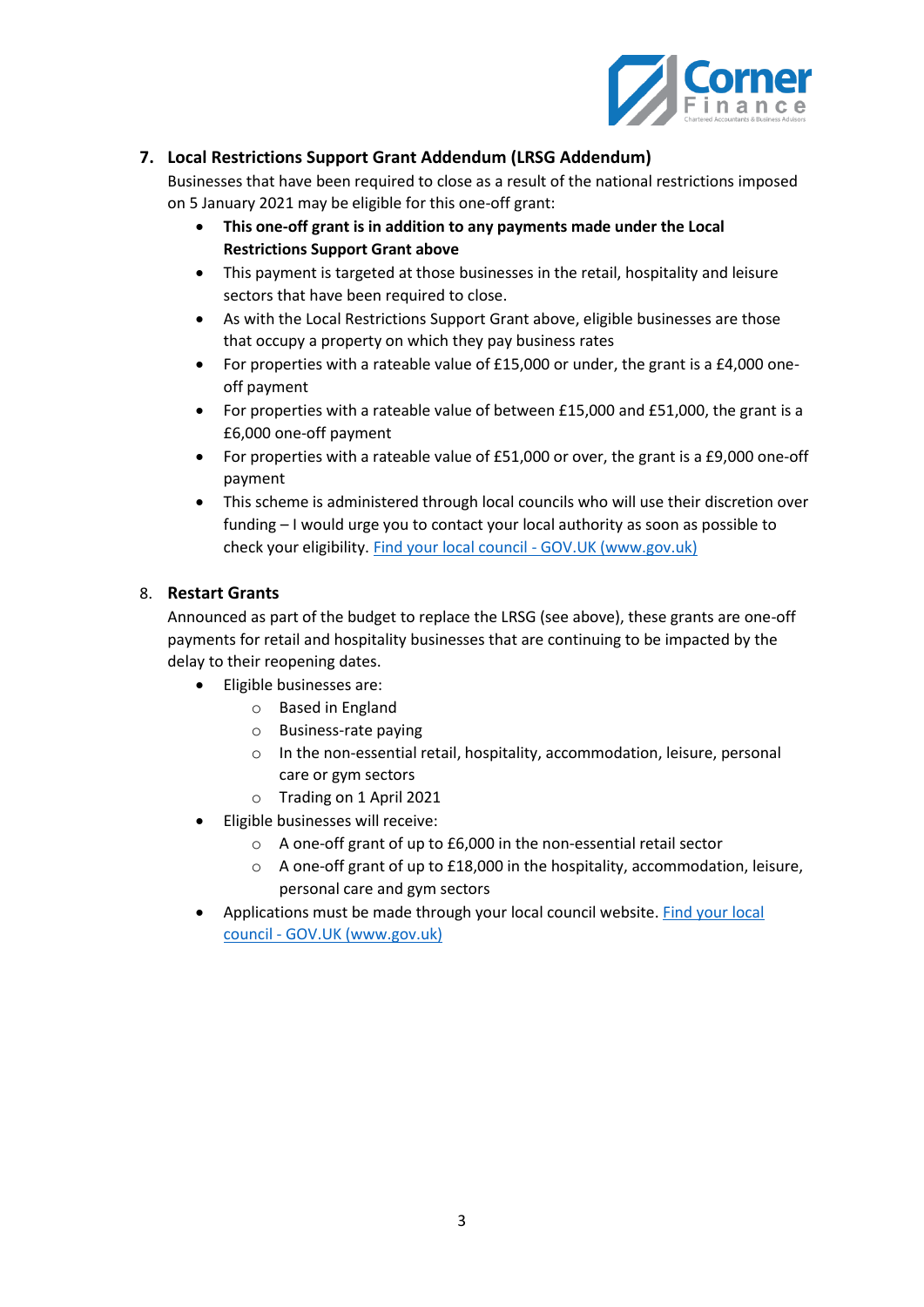

- **9. Coronavirus Job Retention Scheme (CJRS) – now extended to 30 September 2021** Note there are slightly different eligibility criteria for claims for periods on or before 30 April 2021, and those starting from 1 May 2021.
	- **For periods ending on or before 30 April 2021, employees must have been on payroll as at 23:59pm on 30th October 2020, and included in a Real Time Information submission between 20 March 2020 and 30th October 2020**
	- **For periods starting on or after 1 May 2021, employees must have been on payroll as at 23:59pm on 2nd March 2021, and included in a Real Time Information submission between 20 March 2020 and 2nd March 2021**
	- Employees do not need to have been previously furloughed to be eligible for this scheme
	- **Employees can work part time, being paid by the business as usual for hours worked**. The CJRS scheme only covers those hours not worked.
	- The claim period for the grants is a minimum of 7 consecutive calendar days. Longer claim periods can be used if preferred.
	- **The scheme continues unchanged until the end of June, meaning:**
		- o The grant will cover 80% of the wages for the hours not worked (to a maximum of £2,500 per month per employee)
		- $\circ$  The employer does not need to contribute but can choose to top up if they wish
		- o The employer remains liable to pay Employer's National Insurance and minimum pension contributions

# • **The scheme then tapers down in July, August, and September with the employer making increasing contributions in those months. See table below for more detail:**

|                             | March - June     | July                | <b>August</b>    | September        |
|-----------------------------|------------------|---------------------|------------------|------------------|
| <b>Government grant</b>     | 80% up to £2,500 | 70% up to £2,187.50 | 60% up to £1,875 | 60% up to £1,875 |
| <b>Employer payment</b>     | N/A              | 10% up to £312.50   | 20% up to £625   | 20% up to £625   |
| <b>Employee receives</b>    | 80% up to £2,500 | 80% up to £2,500    | 80% up to £2,500 | 80% up to £2,500 |
| <b>Employers NI paid by</b> | <b>Employer</b>  | <b>Employer</b>     | <b>Employer</b>  | <b>Employer</b>  |
| <b>Pension contribution</b> | <b>Employer</b>  | <b>Employer</b>     | <b>Employer</b>  | <b>Employer</b>  |
| paid by                     |                  |                     |                  |                  |

• **Claims now have individual monthly deadlines as shown in the table below:**

| <b>Furlough Days in Month of:</b> | <b>Claim No Later Than</b> |  |
|-----------------------------------|----------------------------|--|
| <b>March 2021</b>                 | 14 April 2021              |  |
| April 2021                        | 14 May 2021                |  |
| May 2021                          | 14 June 2021               |  |
| June 2021                         | 14 July 2021               |  |
| <b>July 2021</b>                  | 16 August 2021             |  |
| August 2021                       | 14 September 2021          |  |
| September 2021                    | 14 October 2021            |  |

• Further details on how to claim can be found here: [https://www.gov.uk/guidance/claim-for-wages-through-the-coronavirus-job](https://www.gov.uk/guidance/claim-for-wages-through-the-coronavirus-job-retention-scheme)[retention-scheme](https://www.gov.uk/guidance/claim-for-wages-through-the-coronavirus-job-retention-scheme)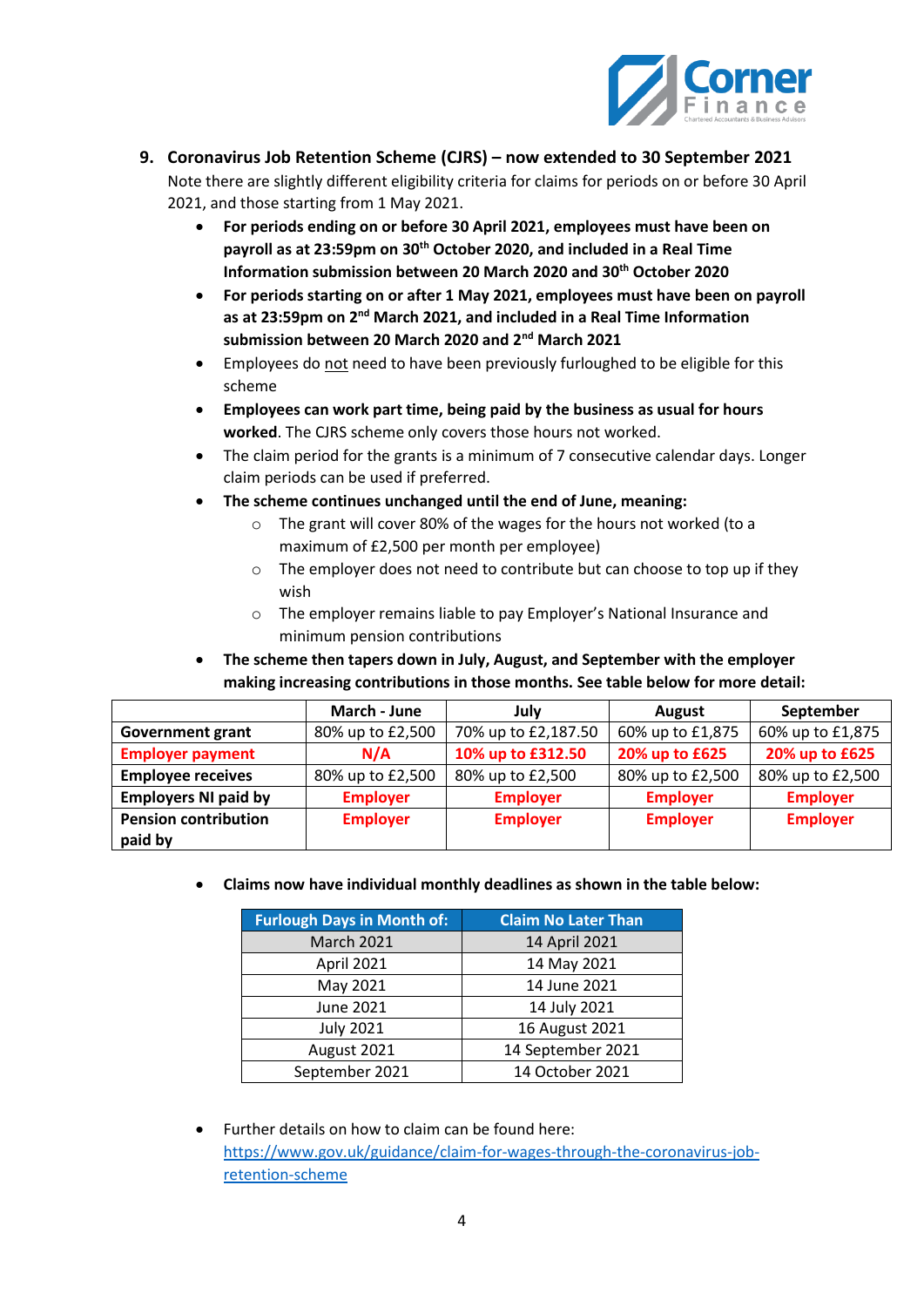

# <span id="page-5-0"></span>*10. Coronavirus Job Retention Scheme Bonus – now withdrawn*

*Originally designed as a one-off payment to reduce the impact of the end of the CJRS, this scheme has now been cancelled.*

# <span id="page-5-1"></span>**11. Coronavirus Job Support Scheme – now deferred until Coronavirus Job Retention Scheme ends (see above)**

# <span id="page-5-2"></span>**12. Coronavirus Statutory Sick Pay Rebate Scheme (CSSPRS)**

- Available to businesses with fewer than 250 employees as at 28 February 2020
- SSP will be refunded for a 2-week period per employee only [*Note: this is 2 calendar weeks and not 14 working days*]
- Directors of companies with fewer than 250 employees are eligible for this SSP scheme (provided you earn at least £118 per week through payroll)
- SSP can now be paid from day 1 and can be evidenced by NHS 111 rather than a GP
- Employees who have been told to stay at home for at least 12 weeks ('shielding') can be paid SSP from day 1 that they are off work (for maximum of 2 weeks)
- Claims are submitted through an online portal
- Claims can be made for both the CSSPRS and the CJRS for the same employee if applicable, **but not for the same time period**
- More detail and eligibility criteria here: [https://www.gov.uk/guidance/claim-back](https://www.gov.uk/guidance/claim-back-statutory-sick-pay-paid-to-employees-due-to-coronavirus-covid-19)[statutory-sick-pay-paid-to-employees-due-to-coronavirus-covid-19](https://www.gov.uk/guidance/claim-back-statutory-sick-pay-paid-to-employees-due-to-coronavirus-covid-19)

## <span id="page-5-3"></span>**13. Kickstart Scheme**

A scheme designed to create 6-month work placements for 16-24 year-olds on Universal Credit:

- Job placements are for those at risk of long-term unemployment and should support people to develop the skills and experience they need to find future work
- Funding available to cover 100% of the relevant National Minimum Wage for 25 hours per week, including the employer National Insurance contributions and minimum pension contributions
- £1,500 per placement available for set-up costs, support and training
- **There is now no lower limit on the number of roles you must have available** any organisation can apply directly with any number of roles
- **Placements must be in new jobs** they cannot be existing vacancies or cause existing employees to reduce hours
- **Roles must**:
	- o Be for a minimum of 25 hours per week for 6 months
	- o Be paid at least the National Minimum Wage
	- o Not require extensive training before beginning
- You can apply directly online here: Home [Apply for a Kickstart Scheme Grant for](https://www.apply-kickstart-grant-employer.service.gov.uk/)  Employers – [GOV.UK \(apply-kickstart-grant-employer.service.gov.uk\)](https://www.apply-kickstart-grant-employer.service.gov.uk/)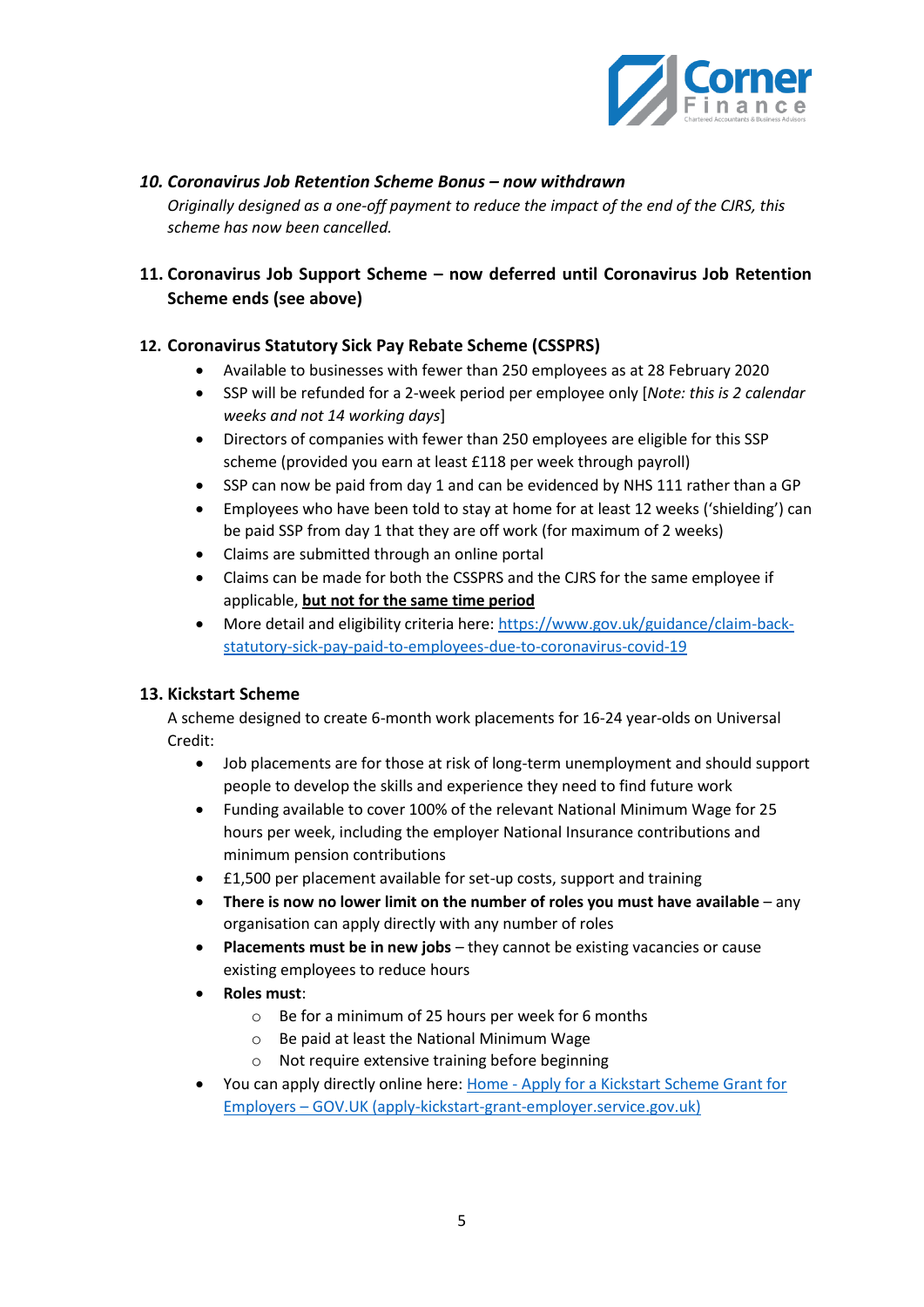

# <span id="page-6-0"></span>**14. Support for tax payments**

- **Any VAT payments deferred in respect of the quarter to 30 June 2020 can now be repaid in 11 interest-free monthly instalments from March 2021 onwards.**
	- o **Businesses need to opt in to this payment plan by 21 June 2021, through the online portal:** [Pay VAT deferred due to coronavirus \(COVID-19\) -](https://www.gov.uk/guidance/deferral-of-vat-payments-due-to-coronavirus-covid-19) [GOV.UK \(www.gov.uk\)](https://www.gov.uk/guidance/deferral-of-vat-payments-due-to-coronavirus-covid-19)
- A scheme known as "**Time to Pay**" has been established. **The tax deferment option for self-assessment has been extended to 12 months – meaning tax due in January 2021 can be deferred until January 2022**.
	- o The dedicated helpline is **0800 0159 559**.
	- o Note that HMRC see themselves as a lender of last resort and you should therefore be prepared to answer questions to illustrate that you have looked at other sources of funding too. Before you call, consider:
		- What specific payments you want to defer
		- How long you propose deferring for
		- What your short-term cashflow looks like
		- Actions taken to try to reduce the impacts on your business
	- o Further details here: [https://www.gov.uk/government/news/tax-helpline](https://www.gov.uk/government/news/tax-helpline-to-support-businesses-affected-by-coronavirus-covid-19)[to-support-businesses-affected-by-coronavirus-covid-19](https://www.gov.uk/government/news/tax-helpline-to-support-businesses-affected-by-coronavirus-covid-19)

#### <span id="page-6-1"></span>**15. VAT cut for hospitality sector – now extended until 30 September 2021**

VAT on eating out, accommodation, and tourist attractions cut to 5% from 15 July 2020.

- The temporary 5% rate applies to sales of:
	- o Food and non-alcoholic beverages sold on-premises (eg restaurants, pubs, cafes)
	- o Hot takeaway food
	- o Hot takeaway non-alcoholic beverages
	- o Sleeping accommodation
	- o Holiday accommodation
	- o Pitch fees for caravans and tents
	- o Admissions to theatres, circuses, fairs, amusement parks, concerts, museums, zoos, cinemas, exhibitions, cultural events
- **The rate will taper back up as follows:**
	- o Until 30 September 2021 VAT @ 5%
	- $\circ$  1 October 2021 to 31 March 2022 VAT @ 12.5%
	- $\circ$  1 April 2022 onwards VAT @ 20% standard rate

#### <span id="page-6-2"></span>**16. Business Rates – holiday extended to 30 June 2021**

- **All businesses in the retail, hospitality and leisure sectors have a 100% discount from 6 April 2020 to 30 June 2021**
- **Businesses will then receive a 66% reduction in their business rates bill from 1 July 2021 to 5 April 2022**
- The discount should be automatically applied to your Council Tax bill. Contact your local authority if not.